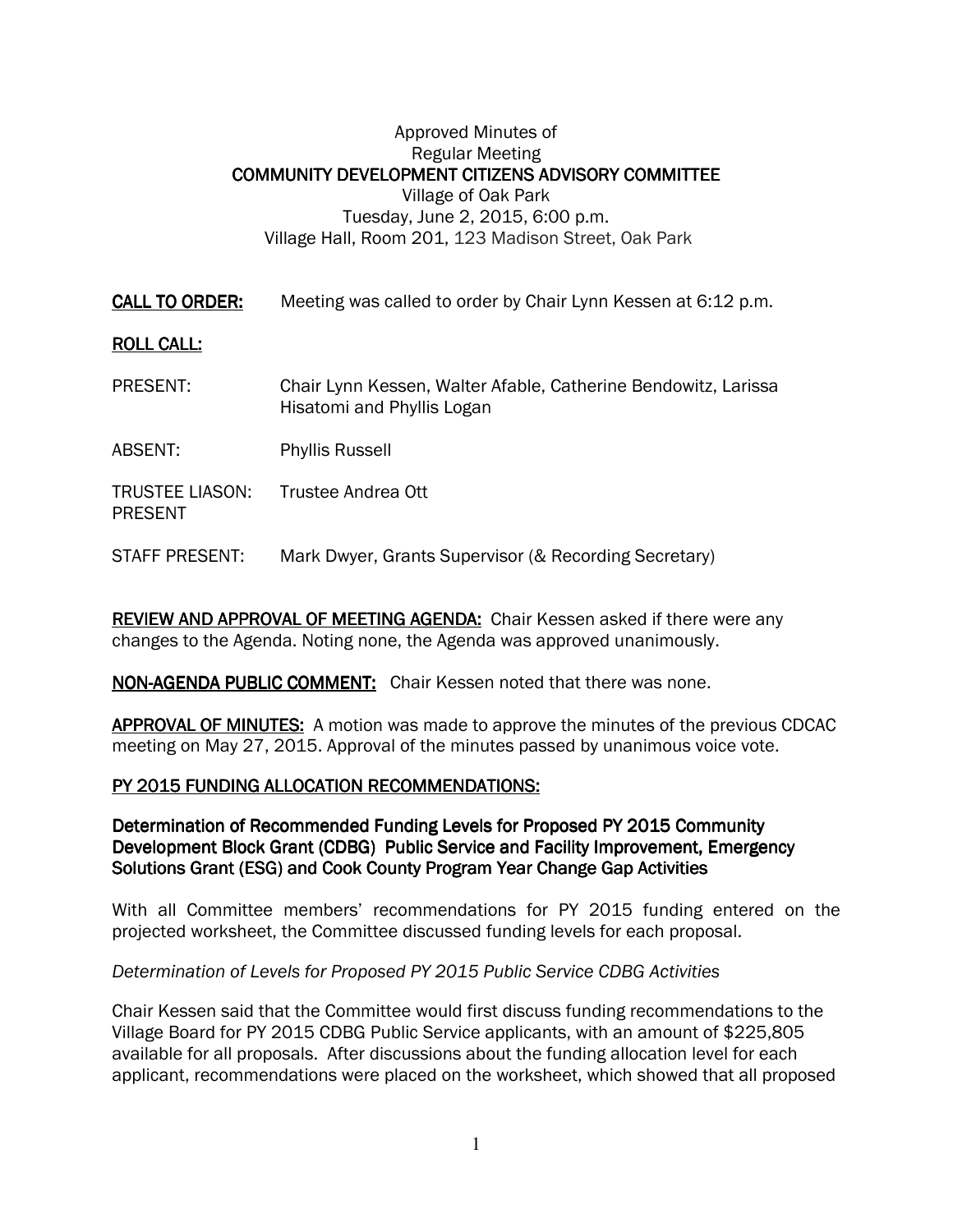activities received funding except the African American Christian Foundation (AACF) proposal. The PY 2015 CDBG Public Service allocation worksheet showed the following:

| PY 2015 CDBG Public Services                  | <b>RECOMMENDED</b> |
|-----------------------------------------------|--------------------|
| <b>AGENCY</b>                                 | <b>AWARD</b>       |
| <b>AACF</b>                                   | \$0                |
| <b>Catholic Charities-Accolade</b>            | \$4,200            |
| <b>Catholic Charities-Grove Apartments</b>    | \$5,000            |
| <b>Children's Clinic</b>                      | \$22,000           |
| <b>Community Support Services</b>             | \$8,105            |
| Hephzibah Children's Assn.                    | \$15,000           |
| Housing Forward - Emergency Shelter           | \$20,000           |
| <b>Housing Forward - Employment Readiness</b> | \$5,000            |
| <b>NAMI Metro-Suburban</b>                    | \$8,000            |
| OP Regional Housing Center                    | \$70,000           |
| <b>OPRF Food Pantry</b>                       | \$25,000           |
| Parenthesis - Mothering on Our Own            | \$5,000            |
| Parenthesis - Parenteen                       | \$10,000           |
| Sarah's Inn                                   | \$8,500            |
| <b>West Cook YMCA</b>                         | \$20,000           |
| TOTAL                                         | \$225,805          |

Determination of Levels for Proposed PY 2015 CDBG Facility Improvement Activities

Chair Kessen said that the Committee would next discuss the PY 2015 CDBG Public Facility Improvements applicants. After a brief discussion, the CDCAC recommendations were placed on the worksheet, with the committee fully-funding both proposals. The PY 2015 CDBG Public Facility Improvements proposed funding allocation worksheet showed the following:

| PY 2015 CDBG Public Facility |                    |
|------------------------------|--------------------|
| <b>Improvements</b>          | <b>RECOMMENDED</b> |
| <b>AGENCY</b>                | <b>AWARD</b>       |
| Oak Leyden                   | \$19,000           |
| <b>UCP-Seguin</b>            | \$19,000           |
| <b>TOTAL</b>                 | \$38,000           |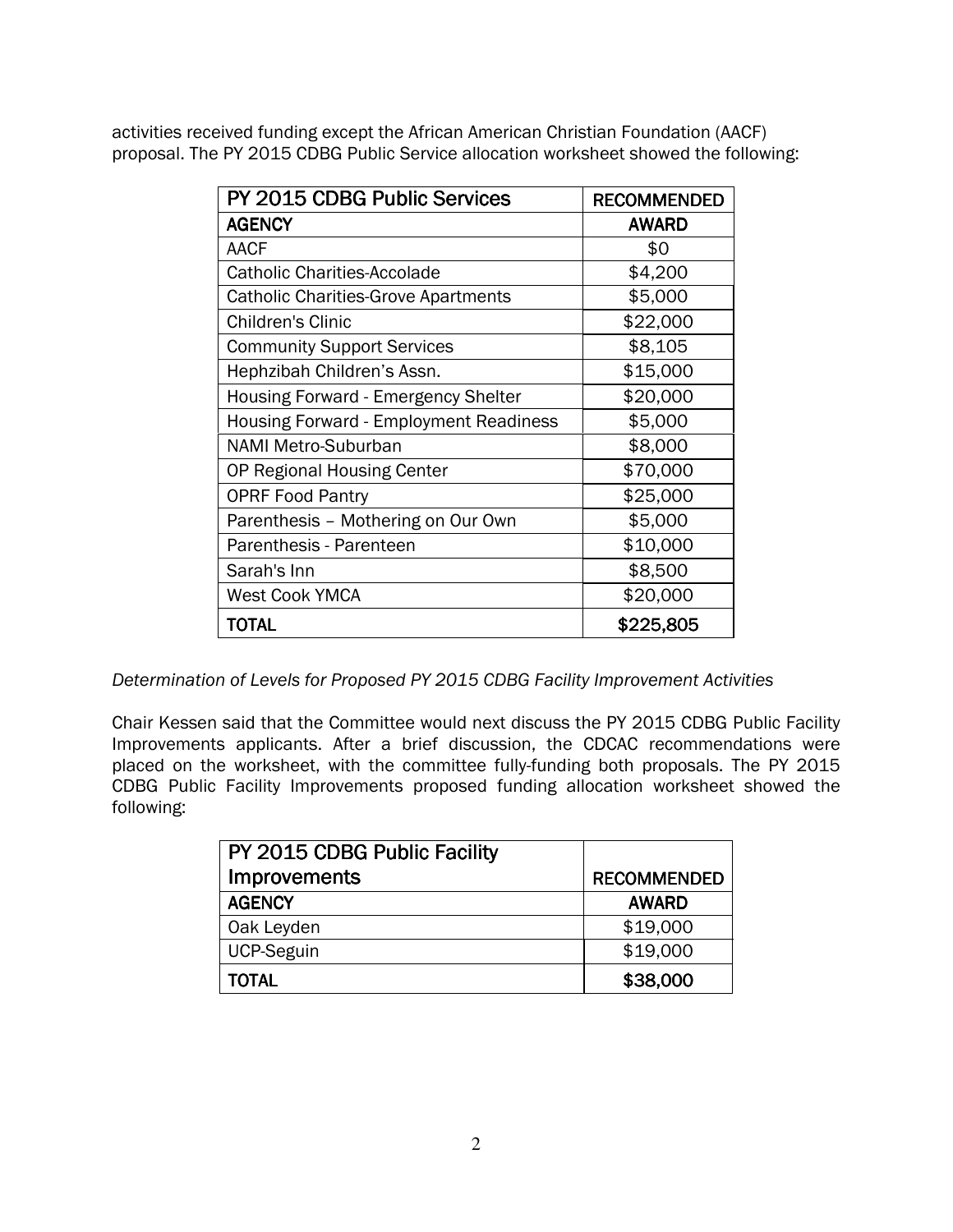# Determination of Levels for Proposed PY 2015 ESG Activities

Chair Kessen said that the Committee would next discuss funding recommendations for PY 2015 ESG applicants. After some discussion, ESG recommendations were placed on the worksheet. The PY 2015 ESG proposed funding allocation worksheet showed the following:

| <b>PY 2015 ESG</b>                 | <b>RECOMMENDED</b> |
|------------------------------------|--------------------|
| <b>AGENCY</b>                      | <b>AWARD</b>       |
| Alliance to End Homelessness, HMIS | \$10,000           |
| Housing Forward, Emergency Shelter | \$21,200           |
| <b>Housing Forward, Homeless</b>   |                    |
| Prevention                         | \$31,000           |
| Housing Forward, Rapid Re-Housing  | \$50,000           |
| Housing Forward, Street Outreach   | \$15,000           |
| TOTAL                              | \$127,200          |

Determination of Levels for Proposed PY 2015 Cook County Program Year Change Gap Grant Activities

Chair Kessen said that the Committee would then discuss funding recommendations for PY 2015 Cook County Program Year Change Gap Grant applicants. This grant would cover the period of July, August and September 2015, which is the gap between the 2014 and 2015 program years. After discussion, the recommendations were placed on the worksheet. The 2015 Cook County Program Year Change Gap Grant funding allocation worksheet showed the following:

| Cook Co. Gap, 2015                 | <b>RECOMMENDED</b> |
|------------------------------------|--------------------|
| <b>AGENCY</b>                      | <b>AWARD</b>       |
| <b>Children's Clinic</b>           | \$4,653            |
| <b>Community Support Services</b>  | \$3,232            |
| <b>Housing Forward</b>             | \$6,722            |
| NAMI Metro-Suburban                | \$1,551            |
| OP Regional Housing Center         | \$25,594           |
| <b>OPRF Food Pantry</b>            | \$6,463            |
| Parenthesis - Mothering on Our Own | \$2,585            |
| Parenthesis - Parenteen            | \$2,714            |
| Sarah's Inn                        | \$2,327            |
| TOTAL                              | \$55,841           |